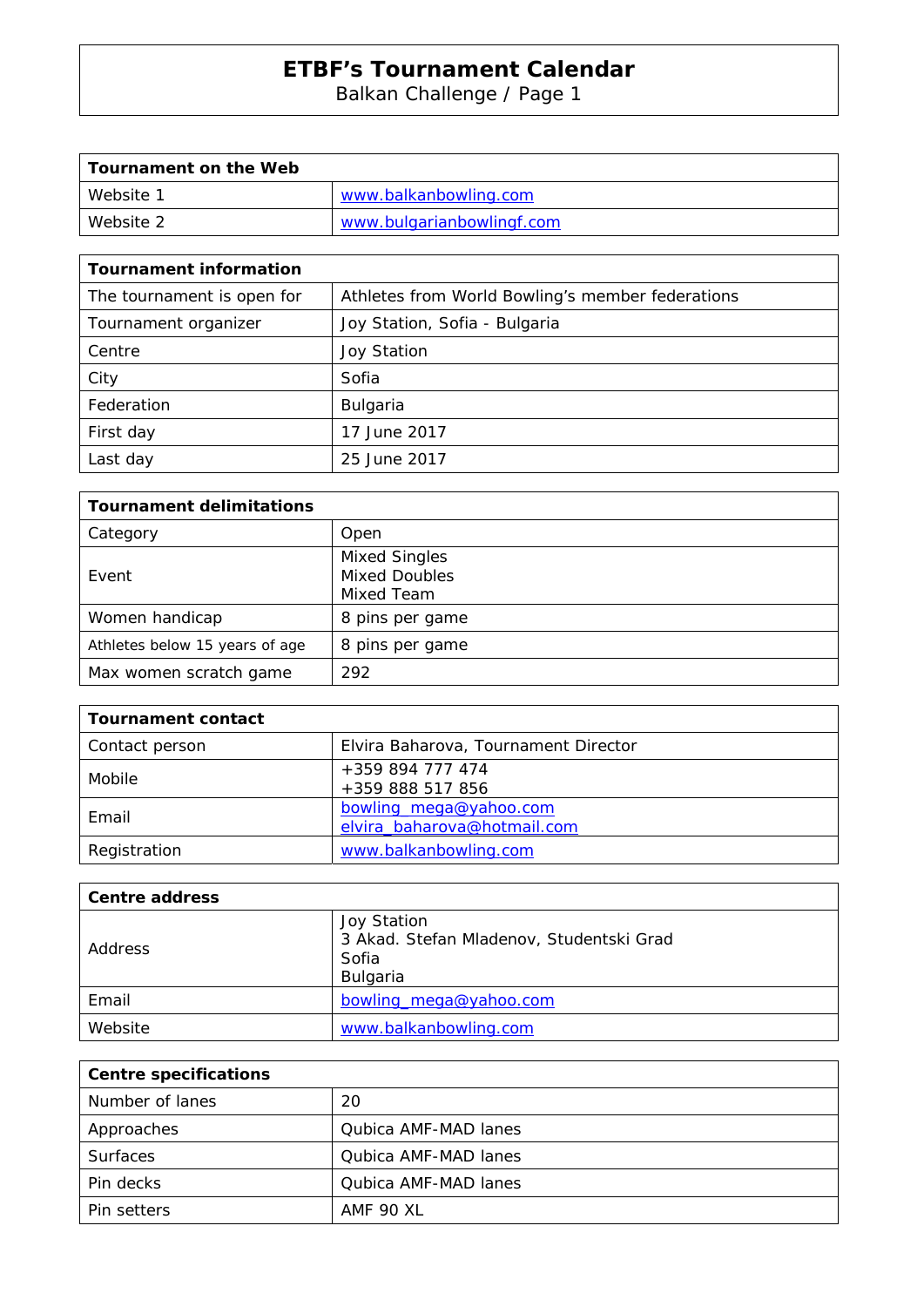Balkan Challenge / Page 2

| Pins         | <b>AMF Litell</b> |
|--------------|-------------------|
| Score system | Qubica AMF BES-X  |

| <b>Dressing specifications</b> |                    |
|--------------------------------|--------------------|
| Oil machine                    | Kustodian Walker   |
| Oil                            | Kegel Fire         |
| Cleaner                        | Kegel Defence CX4S |
| Pattern prepared by            | Not informed       |
| Dressing done by               | Not informed       |

| Prize money specifications |       |
|----------------------------|-------|
| Prize fund status          | Fixed |
| Tax on prizes              | No    |

| Prize money expressed in $\epsilon$ for the competition in the Mixed Singles Group A              |                    |                       |
|---------------------------------------------------------------------------------------------------|--------------------|-----------------------|
| <b>Position</b>                                                                                   | <b>Cash Prizes</b> | <b>Voucher Prizes</b> |
| Position 1                                                                                        | 1900               | Value 100             |
| Position 2                                                                                        | 1400               | Value 100             |
| Position 3                                                                                        | 900                | Value 100             |
| Position 4                                                                                        | 700                | Value 100             |
| Position 5-8                                                                                      | 350                | Value 50              |
| Position 9-20                                                                                     | 200                | Value 50              |
| Position 21-32                                                                                    | 150                | Value 50              |
| Total                                                                                             | 10.500             | <b>Value 1.800</b>    |
| <b>Voucher Prize Definition:</b> Each voucher includes a value for which the winners can purchase |                    |                       |

**Voucher Prize Definition:** Each voucher includes a value for which the winners can purchase entries or re-entries in Sofia International Open in 2016

| Prize money expressed in $\epsilon$ for the competition in the Mixed Singles Group B                                                                                               |                    |                       |
|------------------------------------------------------------------------------------------------------------------------------------------------------------------------------------|--------------------|-----------------------|
| <b>Position</b>                                                                                                                                                                    | <b>Cash Prizes</b> | <b>Voucher Prizes</b> |
| Position 1                                                                                                                                                                         | 300                | Value 100             |
| Position 2                                                                                                                                                                         | 200                | Value 100             |
| Position 3                                                                                                                                                                         | 200                | Value 50              |
| Position 4                                                                                                                                                                         | 150                | Value 50              |
| Position 5-12                                                                                                                                                                      | 100                | Value 50              |
| Position 13-20                                                                                                                                                                     | 50                 | Value 50              |
| Total                                                                                                                                                                              | 2.050              | <b>Value 1.100</b>    |
| Voucher Prize Definition: Each voucher includes a value for which the winners can purchase<br>entries or re-entries in Sofia International Open in 2017 or Balkan Challenge - 2018 |                    |                       |

| Prize money expressed in € for the competition in the Mixed Doubles |                    |                       |
|---------------------------------------------------------------------|--------------------|-----------------------|
| Position                                                            | <b>Cash Prizes</b> | <b>Voucher Prizes</b> |
| l Position 1                                                        | 300                | Value 100             |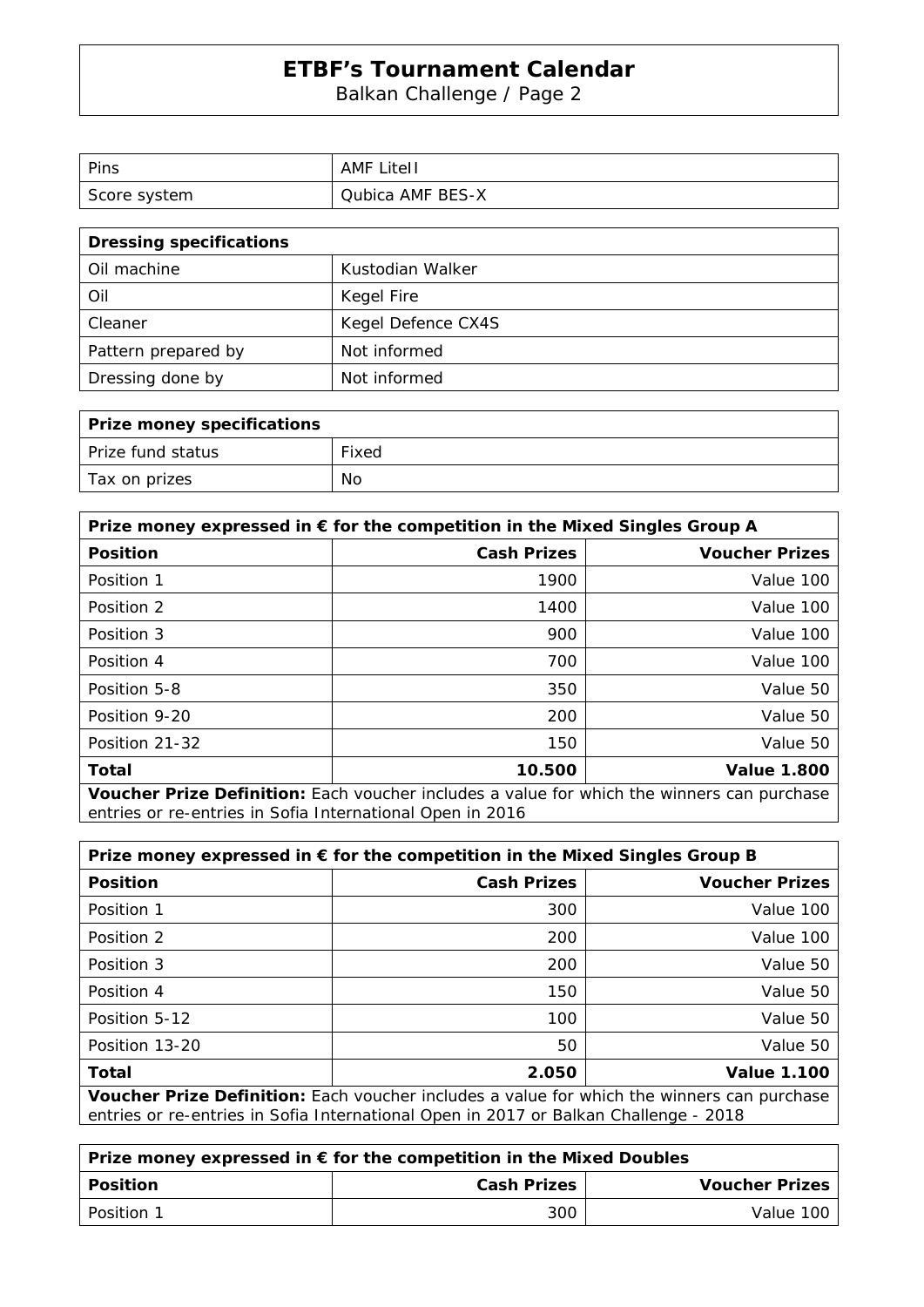Balkan Challenge / Page 3

| Total         | 1.970 | Value 980 |
|---------------|-------|-----------|
|               |       |           |
| Position 9-20 | 60    | Value 40  |
| Position 5-8  | 100   | Value 50  |
| Position 4    | 150   | Value 50  |
| Position 3    | 200   | Value 50  |
| Position 2    | 200   | Value 100 |

**Voucher Prize Definition:** Each voucher includes a value for which the winners can purchase entries or re-entries in Sofia International Open in 2017 or Balkan Challenge 2018

| Prize money expressed in € for the competition in the Mixed Team                           |                    |                       |  |
|--------------------------------------------------------------------------------------------|--------------------|-----------------------|--|
| <b>Position</b>                                                                            | <b>Cash Prizes</b> | <b>Voucher Prizes</b> |  |
| Position 1                                                                                 | 1.500              | Value 300             |  |
| Position 2                                                                                 | 1.200              | Value 200             |  |
| Position 3                                                                                 | 1.000              | Value 200             |  |
| Position 4                                                                                 | 800                | Value 200             |  |
| Position 5-6                                                                               | 600                | Value 100             |  |
| Position 7-8                                                                               | 500                | Value 100             |  |
| Position 9-12                                                                              | 300                | Value 100             |  |
| Position 19-20                                                                             | 100                |                       |  |
| Total                                                                                      | 9.600              | <b>Value 1.700</b>    |  |
| Variakan Dutan Daftuttian. Fook voudoor indudoo o voluo for urbiak the winners oon numboos |                    |                       |  |

**Voucher Prize Definition:** Each voucher includes a value for which the winners can purchase entries or re-entries in Sofia International Open in 2016 or Balkan Challenge 2018

| <b>Other Prizes</b>          |              |  |  |
|------------------------------|--------------|--|--|
| Best Game                    | 200 €        |  |  |
| Best youth athlete under 15y | Bowling ball |  |  |

#### **Tournament format**

#### **Mixed Singles Group A**

Qualification 6 games entries and re-entries

Composing Top 32

A: Top 28 from the 6 games qualification based on all squads B: Top 4 from a separate standing of the squads conducted on or before 20 June Athletes qualified from B are Athletes not already qualified from A

Qualified for steps Athletes positioned 9-32 will qualify to the Final Step 1 Athletes positioned 1-8 will qualify to the Final Step 2

Final Step 1 24 athletes will play 4 games starting from scratch Athletes positioned 1-12 will qualify to the Final Step 2 Athletes positioned 13-24 are ranked 21-32 in the final tournament standing

Final Step 2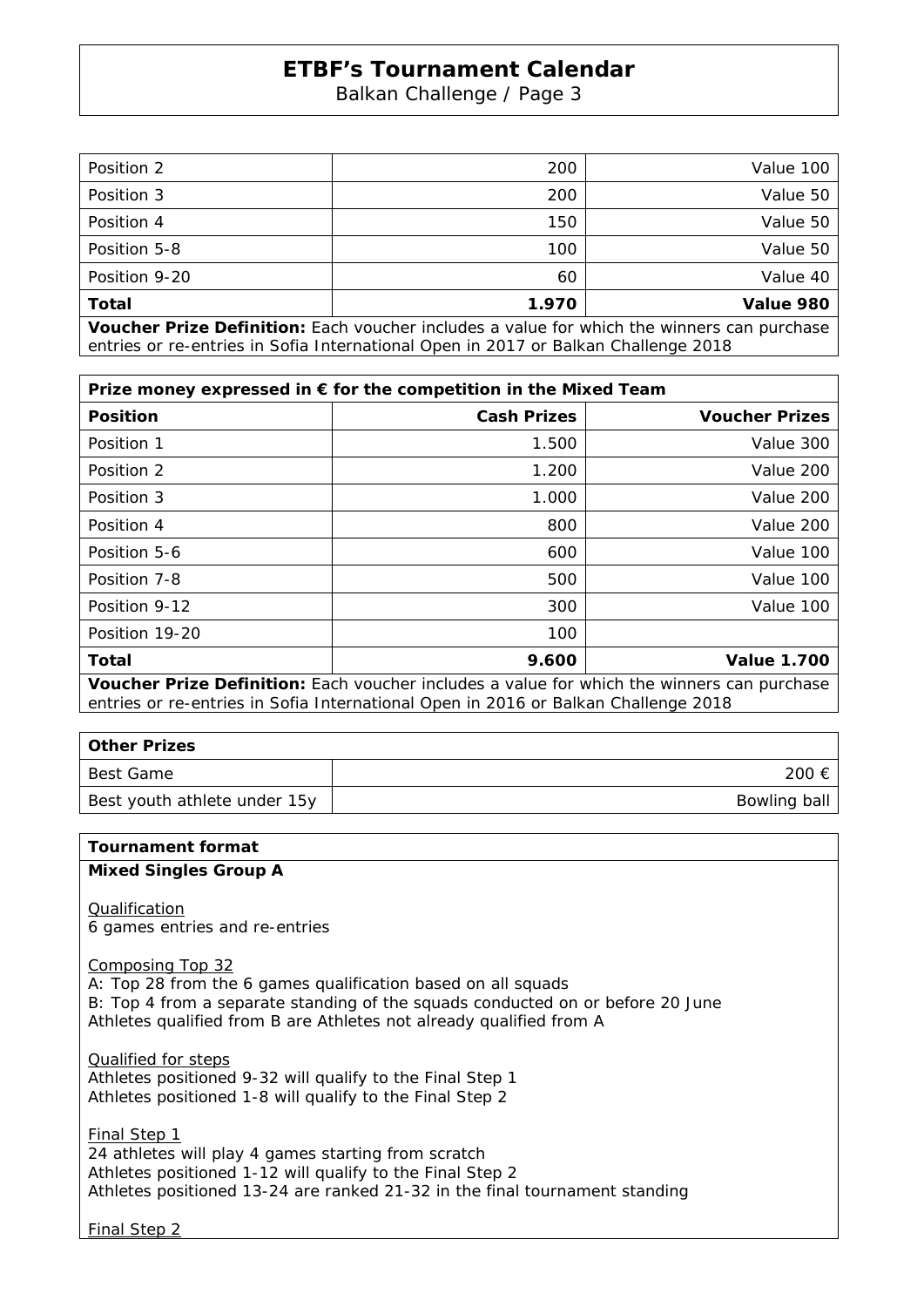Balkan Challenge / Page 4

20 athletes will play 4 games starting from scratch Athletes positioned 1-4 will qualify to the Final Step 3 Athletes positioned 5-20 are ranked 5-20 in the final tournament standing Final Step 3 There will be three one game stepladder matches as follows: The athletes positioned 4 vs. the athlete positioned 3 The winner vs. the athlete positioned 2 The winner vs. the athlete positioned 1 **Mixed Singles Group B Identification** Each player must identify himself/herself as a B group player before the start of the tournament Qualification 6 games entries and re-entries Composing Top 20 A: Top 16 from the 6 games qualification based on all squads B: Top 4 from a separate standing of the squads conducted on or before 20 June Athletes qualified from B are Athletes not already qualified from A Qualified for steps Athletes positioned 5-20 will qualify to the Final Step 1 Athletes positioned 1-4 will qualify to the Final Step 2 Final Step 1 16 athletes will play 4 games starting from scratch Athletes positioned 1-8 will qualify to the Final Step 2 Athletes positioned 9-16 are ranked 13-20 in the final tournament standing Final Step 2 12 athletes will play 4 games starting from scratch Athletes positioned 1-4 will qualify to the Final Step 3 Athletes positioned 5-12 are ranked 5-12 in the final tournament standing Final Step 3 There will be three one game stepladder matches as follows: The athletes positioned 4 vs. the athlete positioned 3 The winner vs. the athlete positioned 2 The winner vs. the athlete positioned 1 **Mixed Doubles**  Qualification 6 games entries and re-entries during the Singles competition The names in each doubles must be declared upon registering and cannot be changed Athletes in a Double may play in different squads Doubles positioned 1-20 will qualify to the Final Step 1 Final Step 1 20 doubles will play 6 games (3 games per athlete) starting from scratch Doubles positioned 1-4 will qualify to the Final Step 2 Doubles positioned 5-20 are ranked 5-20 in the final tournament standing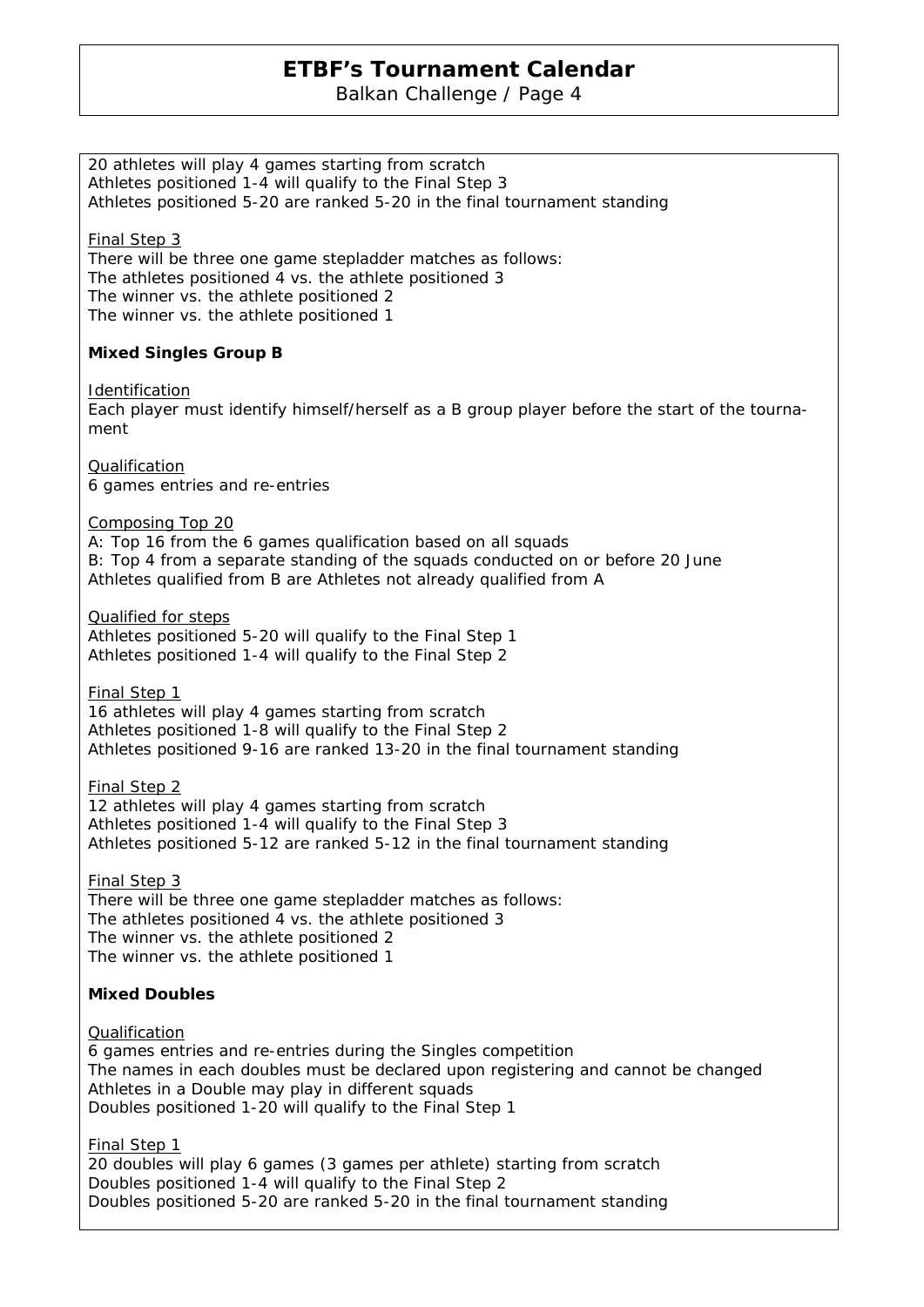Balkan Challenge / Page 5

### Final Step 2

There will be three two games (one game per athlete) stepladder matches as follows: The doubles positioned 4 vs. the athlete positioned 3 The doubles vs. the athlete positioned 2 The doubles vs. the athlete positioned 1

#### **Mixed Team**

#### Qualification

The team qualifications will take part on Sunday 18 June 2017 and Saturday 24 June 2017 Each team consists of 5 athletes, playing 4 games on a pair of lanes Each team has the right to substitute one athletes during a 4 games set Due to a limitation of team slots, teams will be registered on a first-come-first-serve basis with preference to teams from federations that have less teams registered Teams positioned 1-4 will qualify to the Final Step 1

#### Final Step 1

There will be two matches over 5 games (one game per athlete) The team positioned 1 vs. the team positioned 4 The team positioned 2 vs. the team positioned 3 The winning teams 1-2 will qualify to the Final Step 2 The losing teams will be ranked 3-4 according to their positions in the qualification

#### Final Step 2

There will be one matches over 5 games (one game per athlete)

#### **Tournament tie rules**

#### **The Singles competitions**

#### **Qualification**

In case of a tie, the highest ranked athlete will be the athlete with the highest last game, then the athlete with the highest second last game etc.

Final Step 1 and 2

In case of a tie, the athlete with the highest qualification position will be the highest ranked.

#### Final Step 3

A tie in any of the matches will be broken by playing a one ball roll-off on a full set of pins, repeated until the tie is broken.

#### **The Doubles competition**

#### Qualification

In case of a tie, the highest ranked double will be the double with the highest last game total for both, then the doubles with the highest second last game total for both etc.

#### Final Step 1

In case of a tie, the double with the highest qualification position will be the highest ranked.

Final Step 2

A tie in any of the matches will be broken by playing a one ball roll-off on a full set of pins, repeated until the tie is broken. Each doubles in the tie is selecting one player to shoot.

### **The Team competition**

Qualification

In case of a tie, the highest ranked team will be the team with the highest last game total for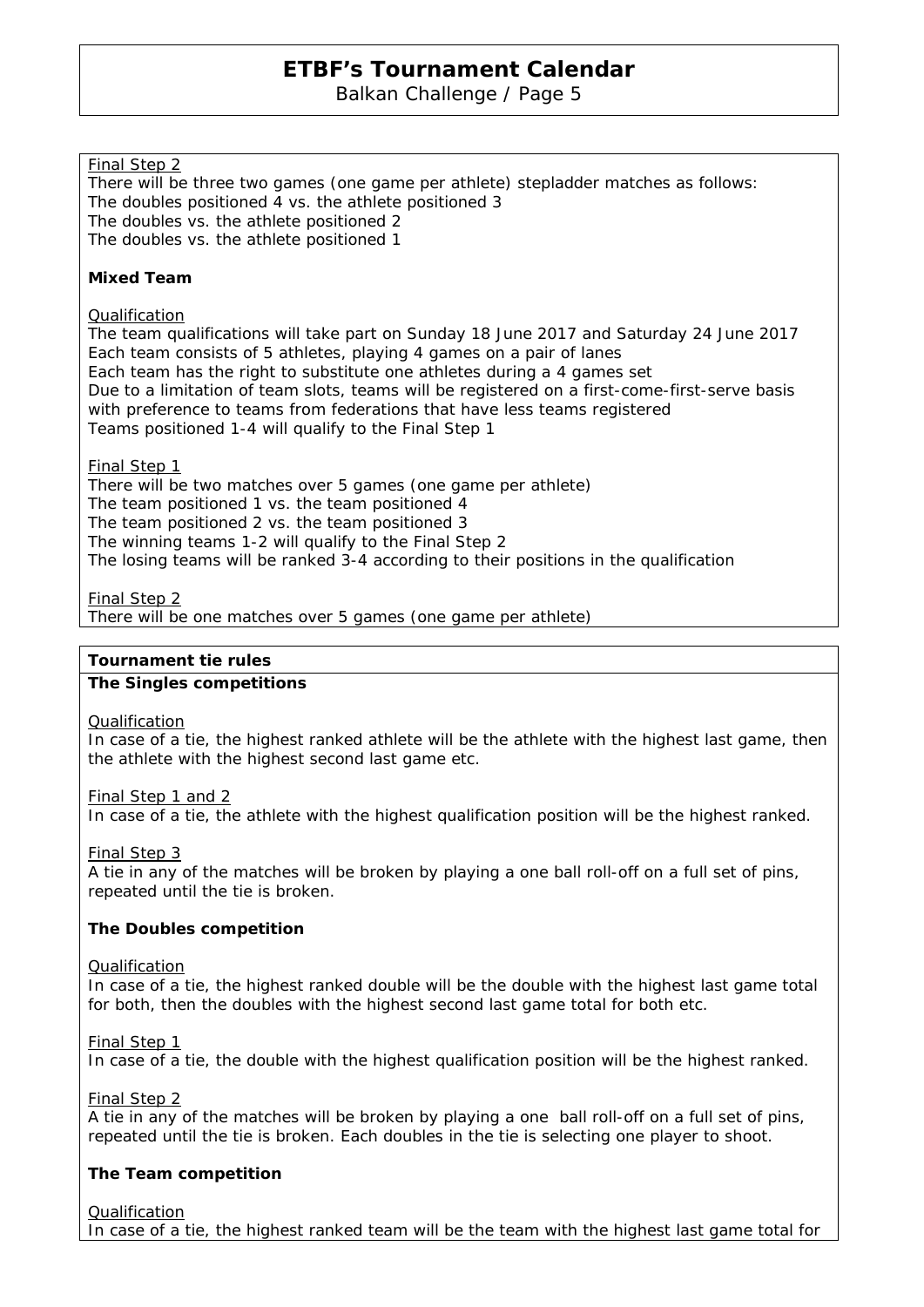Balkan Challenge / Page 6

all five, then the team with the highest second last game total for all five etc.

Final Step 1 and 2

A tie in any of the matches will be broken by playing a one ball roll-off on a full set of pins, repeated until the tie is broken. Each team in is selecting one player to shoot.

| Lane assignments and lane movements |                                                |  |  |
|-------------------------------------|------------------------------------------------|--|--|
| Lane draws                          | By impartial notaries public                   |  |  |
| Athletes per pair in squads         | Five                                           |  |  |
| Frequency of movement               | After every games                              |  |  |
| Movement method                     | Left lanes moves left, right lanes moves right |  |  |
| Number of lanes to move             | Two lanes                                      |  |  |

| <b>Booking policies</b>    |                                                                                                                                                              |
|----------------------------|--------------------------------------------------------------------------------------------------------------------------------------------------------------|
| Booking restriction before | A maximum of three squads can be booked before the tour-<br>nament starts and maximum one of the bookings can be for<br>squads on Thursday and one on Friday |
| Booking restriction during | Maximum two none played entries                                                                                                                              |
| Total number of bookings   | Unlimited                                                                                                                                                    |
| Booking cancellations      | Possible                                                                                                                                                     |
| Registration deadline      | 20 minutes before scheduled squad times                                                                                                                      |

| Qualification squads and fees in $\epsilon$ |           |            |       |              |       |        |
|---------------------------------------------|-----------|------------|-------|--------------|-------|--------|
| Squad                                       | Day       | Date       | Time  | <b>Spots</b> | E fee | Re fee |
| Squad 01                                    | Saturday  | 17.06.2017 | 10.00 | 50           | 40    |        |
| Squad 02                                    |           |            | 14.00 | 50           | 40    | 20     |
| Squad 03                                    |           |            | 18.00 | 50           | 40    | 20     |
| Squad 04                                    |           | 18.06.2017 | 10.00 | 50           | 40    | 20     |
| Squad 05                                    | Sunday    |            | 12.00 | 50           | 40    | 20     |
| Squad 06                                    |           |            | 18.00 | 50           | 40    | 20     |
| Squad 07                                    |           | 19.06.2017 | 10.00 | 50           | 40    | 20     |
| Squad 08                                    | Monday    |            | 14.00 | 50           | 40    | 20     |
| Squad 09                                    |           |            | 18.00 | 50           | 40    | 20     |
| Squad 10                                    |           |            | 10.00 | 50           | 40    | 20     |
| Squad 11                                    | Tuesday   | 20.06.2017 | 14.00 | 50           | 40    | 20     |
| Squad 12                                    |           |            | 18.00 | 50           | 40    | 20     |
| Squad 13                                    | Wednesday | 21.06.2017 | 10.00 | 50           | 40    | 20     |
| Squad 14                                    |           |            | 14.00 | 50           | 50    | 30     |
| Squad 15                                    |           |            | 18.00 | 50           | 50    | 30     |
| Squad 16                                    |           |            | 21.30 | 50           | 50    | 30     |
| Squad 17                                    |           | 22.06.2017 | 09.00 | 50           | 50    | 30     |
| Squad 18                                    | Thursday  |            | 13.00 | 50           | 60    | 40     |
| Squad 19                                    |           |            | 17.00 | 50           | 60    | 40     |